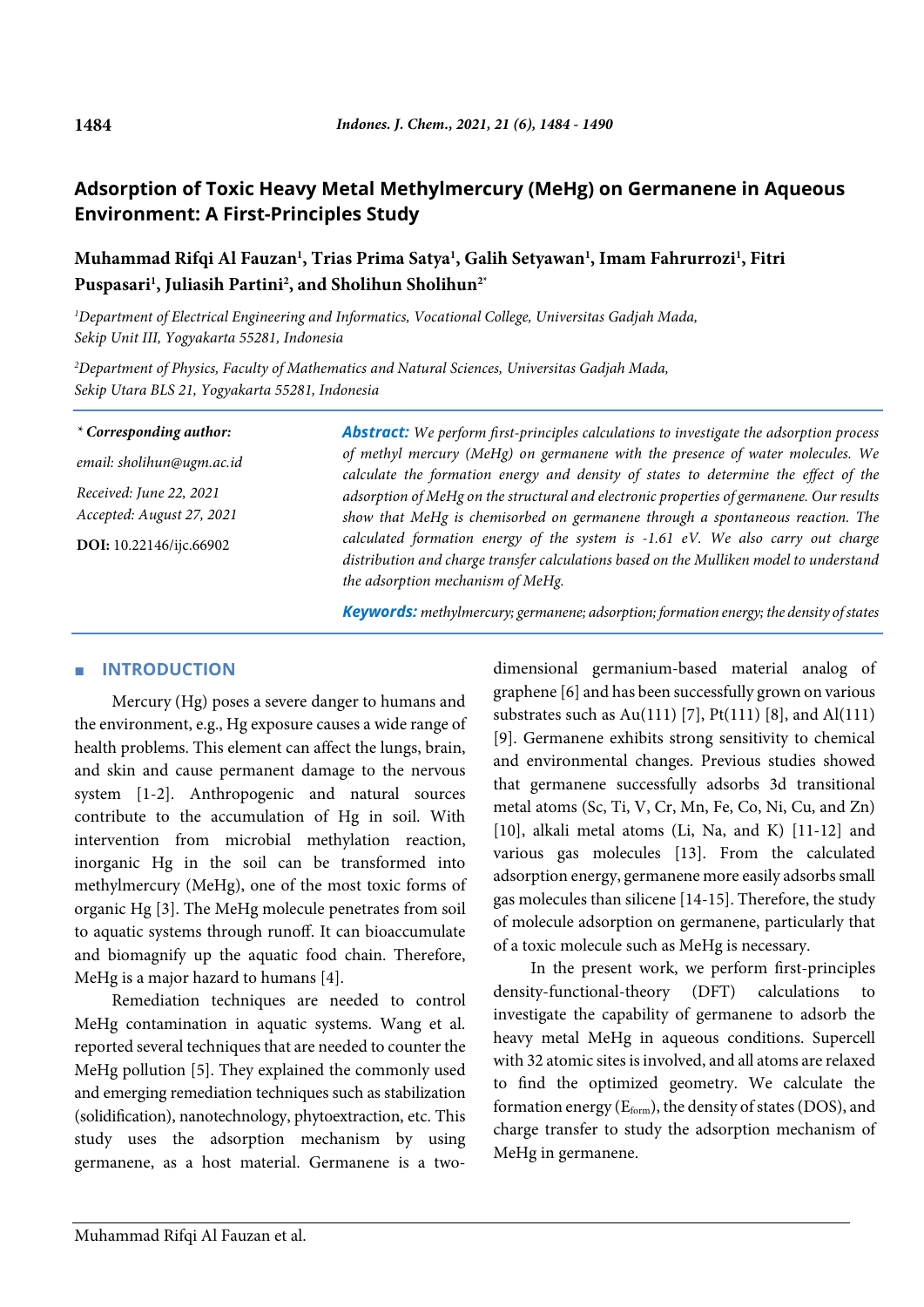#### **COMPUTATIONAL METHODS**

The DFT calculations are performed using OpenMX (Open-source package for Material eXplorer) code [16- 18] based on pseudo-atomic localized basis functions. In this code, the norm-conserving pseudopotential is used [19], and the wave functions are expanded by a linear combination of multiple pseudo-atomic orbitals [17-18]. The exchange-correlation functional is evaluated using the generalized gradient approximation with the Perdew-Burke-Ernzerhof method [20]. A 25-point grid is applied in the Brillouin zone integration. The energy convergence of the self-consistent calculations is adjusted at 10−4 Ha.

In this study, we use a supercell model in which the germanene surface lies on the x–y plane (Fig. 1). The supercell is generated by using a two-atoms unit cell with the optimized lattice constant. Lattice parameter optimization is carried out using the Murnaghan equation of states as follows [21-26]:

$$
E(V) = E_0 + B_0 V_0 \left[ \frac{1}{B_0 (B_0 - 1)} \left( \frac{V}{V_0} \right)^{1 - B_0} + \frac{1}{B_0} \left( \frac{V}{V_0} \right) - \frac{1}{B_0 - 1} \right] (1)
$$

where  $E_0$ ,  $V_0$ ,  $B_0$ , and  $B'_0$  are the fitting parameters calculated at the constant volume.  $E_0$  is total energy, and  $V_0$  is lattice volume while  $B_0$  and  $B'_0$  are bulk modulus and its first derivative, respectively.

A 20 Å vacuum parameter, which is large enough to prevent interactions between adjacent layers, is applied perpendicularly to the germanene surface (Fig. 1(b)). A 4×4×1 supercell containing 32 atoms is used as the host material. To model the aqueous environment, we introduce water molecules on the surface of germanene. We then calculate the formation energy  $E_{form}$  and charge transfer. The E<sub>form</sub> is defined by using the following equation [27-31]:

$$
E_{\text{form}} = E_{\text{subs/host}} - (E_{\text{subs}} + E_{\text{host}})
$$
 (2)

where Esubs, Ehost, and Esubs/host are the total energies of the isolated substrate, clean host material, and adsorption system, respectively. The same size of the unit cell is used for the system of interest. Using this definition, a negative value of Eform indicates spontaneous adsorption, and a positive value refers to non-spontaneous adsorption where the adsorbed state has more positive energy than the isolated one. Thus, external energy is needed to carry out the adsorption process. Meanwhile, the charge density difference was obtained by subtracting the total charge of the adsorption system from the individual charges of the isolated substrate and the host material [14,31], as follows:

$$
\Delta \rho = \rho_{\text{MeHg/Ge}} - (\rho_{\text{MeHg}} + \rho_{\text{Ge}}) \tag{3}
$$

where  $\rho_{\text{MeHg}}$ ,  $\rho_{\text{Ge}}$ , and  $\rho_{\text{MeHg/Ge}}$  are the charge density of MeHg with water molecules, germanene, and the adsorption system, respectively.

# ■ **RESULTS AND DISCUSSION**

#### **Germanene in an Aqueous Environment**

We perform first-principles calculations of the germanene supercell with the presence of water molecules and MeHg molecule. We first optimize the



**Fig 1.** Pristine germanene supercell: (a) front-view overlaying the x–y plane and (b) side-view showing the vacuum parameter in the z-direction. The purple balls denote germanium atoms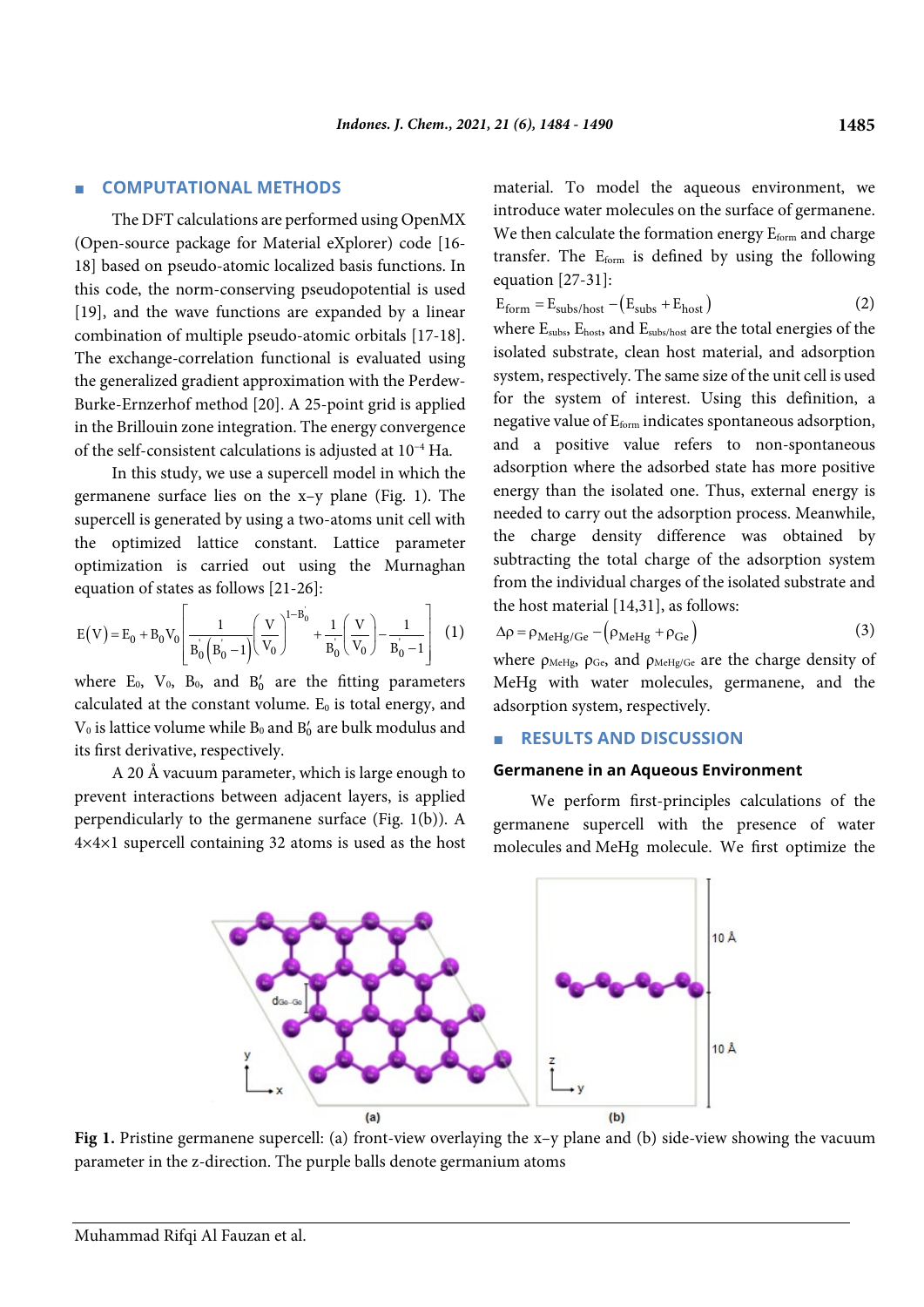germanene unit cell. The lattice constant of 4.06 Å is calculated using Eq. (1). This result agrees with the previous calculations [6,25]. The lattice constant of germanene is higher than that of silicene (3.86 Å) [32]. As for the bond lengths, the calculated Ge–Ge bond (d) is 2.46 Å, which is slightly higher than that of the Si–Si bond in silicene  $(2.24 \text{ Å})$  [33]. This result is in agreement with the results of previous theoretical [25,34] and experimental studies [7].

We next calculate the formation energy  $E_{form}$  using Eq. (2) and found that the system of germanene with water molecules (H<sub>2</sub>Os/G) has  $E_{form}$  of +0.05 eV. The positive value of Eform implies the endothermicity of the adsorption process. Therefore, the adsorption only occurs in the presence of external energy.

We calculate the DOS to determine the electronic

properties of the systems. Our results show that the presence of water molecules on the surface of germanene causes no change in the electronic state near the Fermi level, i.e., the shape of the DOS is the same, and there is no gap created. As shown in Fig. 2(a), the electronic state of pristine germanene is a semimetal with a zero bandgap at Dirac point. With the presence of water, the electronic state remains the same as in the pristine germanene (Fig. 2(b)). The difference in magnitude of the DOS at some energy ranges, e.g., at about -5 eV and +8 eV, is due to water molecules in the system.

### **Adsorption of MeHg on germanene**

We introduce the MeHg molecule on germanene with water molecules, that is, MeHg/G. Fig. 3 shows the stable structure of this system. The calculated Eform of



**Fig 2.** The density of states (DOS) of (a) pristine germanene and (b) germanene with water molecules. The Fermi level is set to zero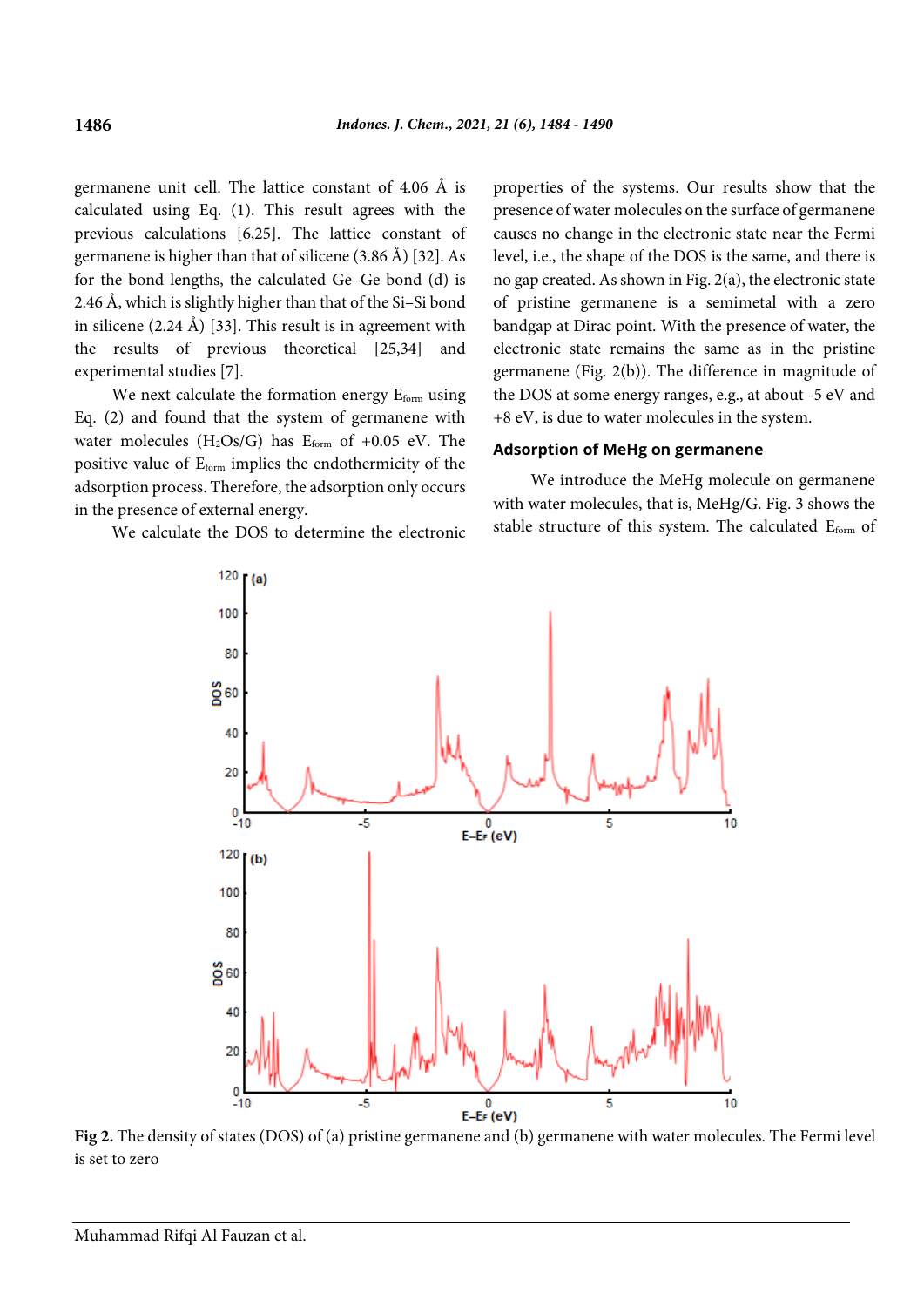

**Fig 3.** Stable structure of MeHg adsorption on germanene in aqueous condition. The black, yellow, green, red, and purple balls denote mercury, carbon, hydrogen, oxygen, and germanium atoms, respectively

MeHg/G is -1.61 eV. In contrast to the  $H_2Os/G$  system, the interaction between MeHg and germanene indicates a spontaneous reaction (negative  $E_{form}$ ). Therefore, the adsorption of MeHg on germanene easily occurs without external energy.

Calculations for electronic properties showed that the DOS of germanene changes after adsorbing MeHg (Fig. 4). The MeHg adsorption opens a narrow bandgap, making germanene a semiconductor with a 0.20 eV bandgap. Ye et al. reported a similar result: germanene has a narrow bandgap ranging from 0.02 eV to 0.31 eV after adsorbing several alkali metal atoms [12].

The adsorption mechanism can be investigated by considering charge transfer between atoms in MeHg and germanium. We calculate the charge difference distribution  $\Delta \rho$  as expressed in Eq. (3) to investigate the presence of charge transfer between two materials. Fig. 5 shows the isosurface of the charge and indicates the charge transfer between germanene and MeHg in an aqueous environment.

We then employ the Mulliken charge analysis to evaluate the net charge transfer between the materials. We observe that germanene loses its electron charge by about 0.25 e. On the other hand, heavy metal MeHg in an aqueous environment receives electron charge from germanene. This result agrees with the charge difference distribution as plotted in Fig. 5, where the depletion and accumulation of charges are observed between MeHg and Ge atoms of germanene.



**Fig 5.** Charge difference distribution of the MeHg/G system. Red and blue areas illustrate the accumulation and loss of charge, respectively. Electron charges move from blue to red areas



**Fig 4.** DOS of MeHg/G system with magnification around the Fermi level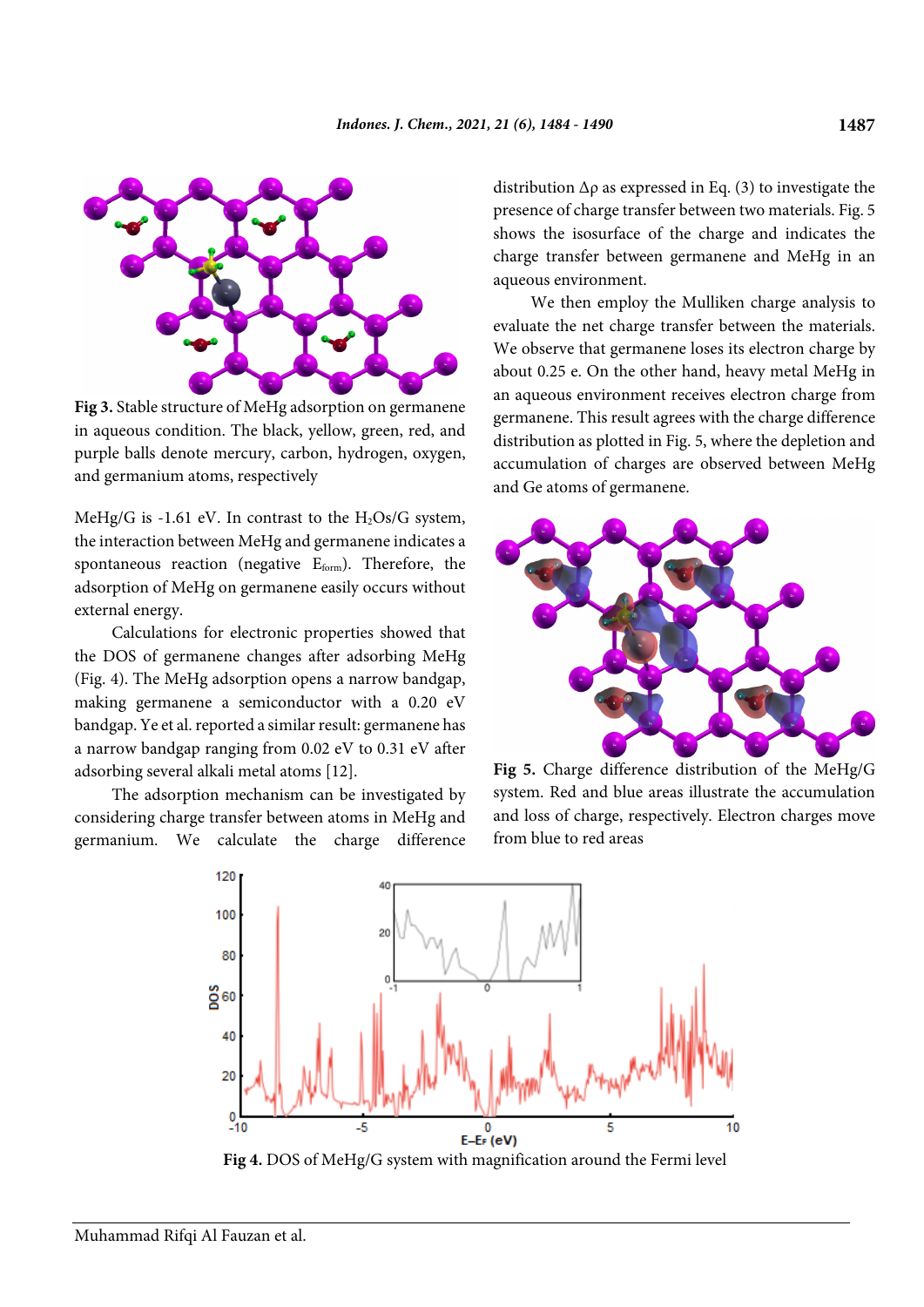## **Atomic Path**

At the initial geometry, the Hg atom is placed on the center of the honeycomb structure of germanene with a vertical distance of 2.5 Å to the surface of germanene (Fig. 6). During relaxation, the Hg atom diffuses to the Ge1 atom and creates a covalent bond. The calculated bond length of Hg–Ge1 is 2.84 Å in the transition geometry, whereas the bond length shortens to 2.70 Å in the final geometry. The presence of MeHg affects the position of its adjacent atoms particularly Ge1–Ge13. As a result, the atoms undergo vertical distortions in various magnitudes, as listed in Table 1.

In the final geometry, the formation of MeHg remains as that of its molecular form with the Hg–C and C–H bond lengths of 2.19 and 1.11 Å, respectively. Given that MeHg is symmetric under  $C_3$  (rotation by  $2\pi$ ) and symmetric under the vertical mirror  $\sigma_{v}$ , it shows a  $C_{3v}$ symmetry. Meanwhile, the water has a  $C_{2v}$  molecule with the O–H bond length of 0.99 Å.

## ■ **CONCLUSION**

We perform DFT calculations to investigate the adsorption mechanism of MeHg on germanene with the presence of water molecules. MeHg is chemisorbed on germanene with a  $E_{form}$  of -1.61 eV. To determine the mechanism of interaction, we carry out charge difference distribution and charge transfer calculations. Our results show that germanene distributes an electron charge of 0.25 e to MeHg under aqueous conditions.

## ■ **ACKNOWLEDGMENTS**

The authors would like to thank Universitas Gadjah Mada for the computer facilities during finishing this research. In addition, the authors (S. and J.P.) thank the Ministry of Research and Technology for the financial support through the *Penelitian Dasar* 2021 research grant.

**Table 1.** Magnitudes of vertical distortion of MeHg neighboring atoms. The values are obtained by subtracting the initial state coordinates from the final state coordinates. Positive and negative values indicate that the Ge atom is moving away and moving closer to MeHg in the z-direction, respectively

| Atom            | Magnitude (Å) | Atom             | Magnitude (Å) |
|-----------------|---------------|------------------|---------------|
| Ge <sub>1</sub> | 0.23          | Ge8              | 0.22          |
| Ge2             | 0.40          | Ge9              | 0.17          |
| Ge <sub>3</sub> | 0.52          | Ge10             | $-0.03$       |
| Ge4             | 0.60          | Ge <sub>11</sub> | 0.11          |
| Ge <sub>5</sub> | 0.98          | Ge12             | 0.15          |
| Ge6             | 0.72          | Ge13             | 0.59          |
| Ge7             | 0.45          |                  |               |



Geometry change coordinates

**Fig 6.** Atomic path of MeHg/G system, the initial, transition, and final geometries are shown. The areas inside the dashed rectangular are also illustrated in the top view for clarity. The zero level is referenced to that the energy of initial geometry

### **1488**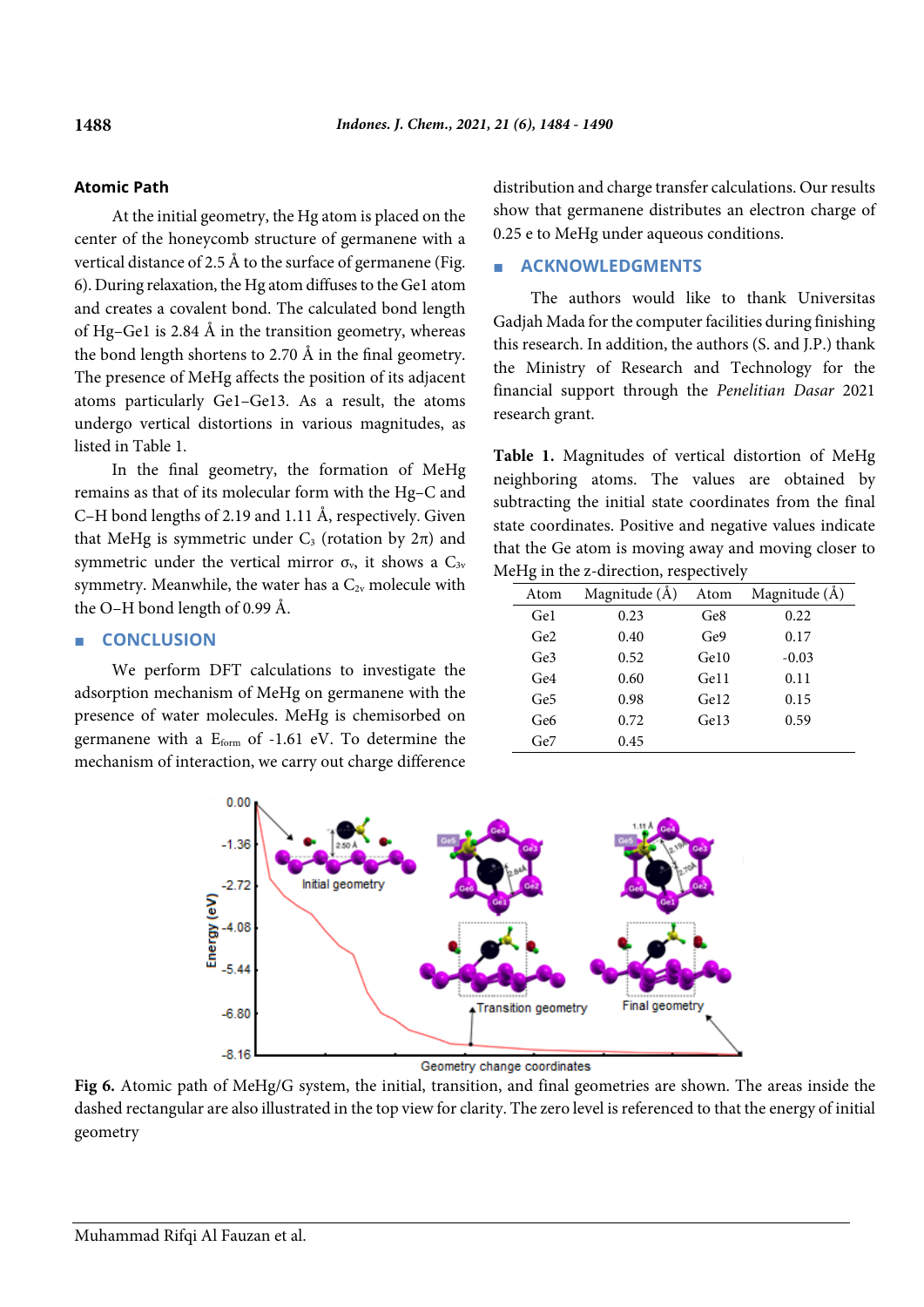### ■ **REFERENCES**

- [1] Liu, G., Cai, Y., O'Driscoll, N., Feng, X., and Jiang, G., 2011, "Overview of Mercury in the Environment" in *Environmental Chemistry and Toxicology of Mercury*, Eds. Liu, G., Cai, Y., and O'Driscoll, N., Wiley, New Jersey, 1–12.
- [2] Fitzgerald, W.F., and Lamborg, C.H., 2007, Geochemistry of Mercury in the Environment, *Treatise Geochem.*, 9, 1–47.
- [3] Gasong, B.T., Abrian, S., and Setyabudi, F.M.C.S., 2017, Methylmercury biosorption activity by methylmercury-resistant lactic acid bacteria isolated from West Sekotong, Indonesia, *HAYATI J. Biosci.*, 24 (4), 182–186.
- [4] National Research Council, 2000, *Toxicological Effects of Methylmercury*, National Academy Press, Washington, DC.
- [5] Wang, J., Feng, X., Anderson, C.W.N., Xing, Y., and Shang, L., 2012, Remediation of mercury contaminated sites - A review, *J. Hazard. Mater.*, 221-222, 1–18.
- [6] Acun, A., Zhang, L., Bampoulis, P., Farmanbar, M., van Houselt, A., Rudenko, A.N., Lingenfelder, M., Brocks, G., Poelsema, B., Katsnelson, M.I., and Zandvliet, H.J.W., 2015, Germanene: The germanium analogue of graphene*, J. Phys.: Condens. Matter*, 27, 443002.
- [7] Dávila, M.E., Xian, L., Cahangirov, S., Rubio, A., and Le Lay, G., 2014, Germanene: A novel twodimensional germanium allotrope akin to graphene and silicene, *New J. Phys.*, 16, 095002.
- [8] Li, L., Lu, S.Z., Pan, J., Qin, Z., Wang, Y.Q., Wang, Y., Cao, G.Y., Du, S., and Gao, H.J., 2014, Buckled germanene formation on Pt(111), *Adv. Mater.*, 26 (28), 4820–4824.
- [9] Derivaz, M., Dentel, D., Stephan, R., Hanf, M.C., Mehdaoui, A., Sonnet, P., and Pirri, C., 2015, Continuous germanene layer on Al(111), *Nano Lett.*, 15 (4), 2510–2516.
- [10] Kaloni, T.P., 2014, Tuning the structural, electronic, and magnetic properties of germanene by the adsorption of 3d transition metal atoms, *J. Phys. Chem. C*, 118 (43), 25200–25208.
- [11] Pang, Q., Zhang, C.L., Li, L., Fu, Z.Q., Wei, X.M., and Song, Y.L., 2014, Adsorption of alkali metal atoms on germanene: A first-principles study, *Appl. Surf. Sci.*, 314, 15–20.
- [12] Ye, M., Quhe, R., Zheng, J., Ni, Z., Wang, Y., Yuan, Y., Tse, G., Shi, J., Gao, Z., and Lu, J., 2014, Tunable band gap in germanene by surface adsorption, *Physica E*, 59, 60–65.
- [13] Xia, W., Hu, W., Li, Z., and Yang, J., 2014, A firstprinciples study of gas adsorption on germanene, *Phys. Chem. Chem. Phys.*, 16 (41), 22495–22498.
- [14] Al Fauzan, M.R., Astuti, W.D., Al Fauzan, G., and Sholihun, 2018, The interaction of air pollutant molecules with germanene and silicene: A density functional theory study, *Molekul*, 13 (1), 92–97.
- [15] Liu, G., Liu, S.B., Xu, B., Ouyang, C.Y., and Song, H.Y., 2015, First-principles study of the stability of free-standing germanene in oxygen atmosphere, *J. Appl. Phys.*, 118, 124303.
- [16] Ozaki, T., Kino, H., Yu, J., Han, M.J., Ohfuchi, M., Ishii, F., Sawada, K., Kubota, Y., Mizuta, Y.P., Ohwaki, T., Duy, T.V.T., Weng, H., Shiihara, Y., Toyoda, M., Okuno, Y., Perez, R., Bell, P.P., Ellner, M., Xiao, Y., Ito, A.M., Kawamura, M., Yoshimi, K., Lee, C.C., and Terakura, K., 2009, *User's manual of OPENMX v.3.8.*, http://www.openmxsquare.org.
- [17] Ozaki, T., 2003, Variationally optimized atomic orbitals for large-scale electronic structures, *Phys. Rev. B*, 67, 155108.
- [18] Ozaki, T., and Kino, H., 2004, Numerical atomic basis orbitals from H to Kr, *Phys. Rev. B*, 69, 195113.
- [19] Troullier, N., and Martins, J.L., 1991, Efficient pseudopotentials for plane-wave calculations, *Phys. Rev. B*, 43, 1993.
- [20] Perdew, J.P., Burke, K., and Ernzerhof, M., 1996, Generalized gradient approximation made simple, *Phys. Rev. Lett.*, 77, 3865.
- [21] Zhuravlev, K.K., 2007, PbSe vs. CdSe: Thermodynamic properties and pressure dependence of the band gap, *Physica B*, 394 (1), 1–7.
- [22] Murnaghan, F.D., 1944, The compressibility of media under extreme pressures, *Proc. Natl. Acad. Sci. U.S.A.*, 30 (9), 244–247.